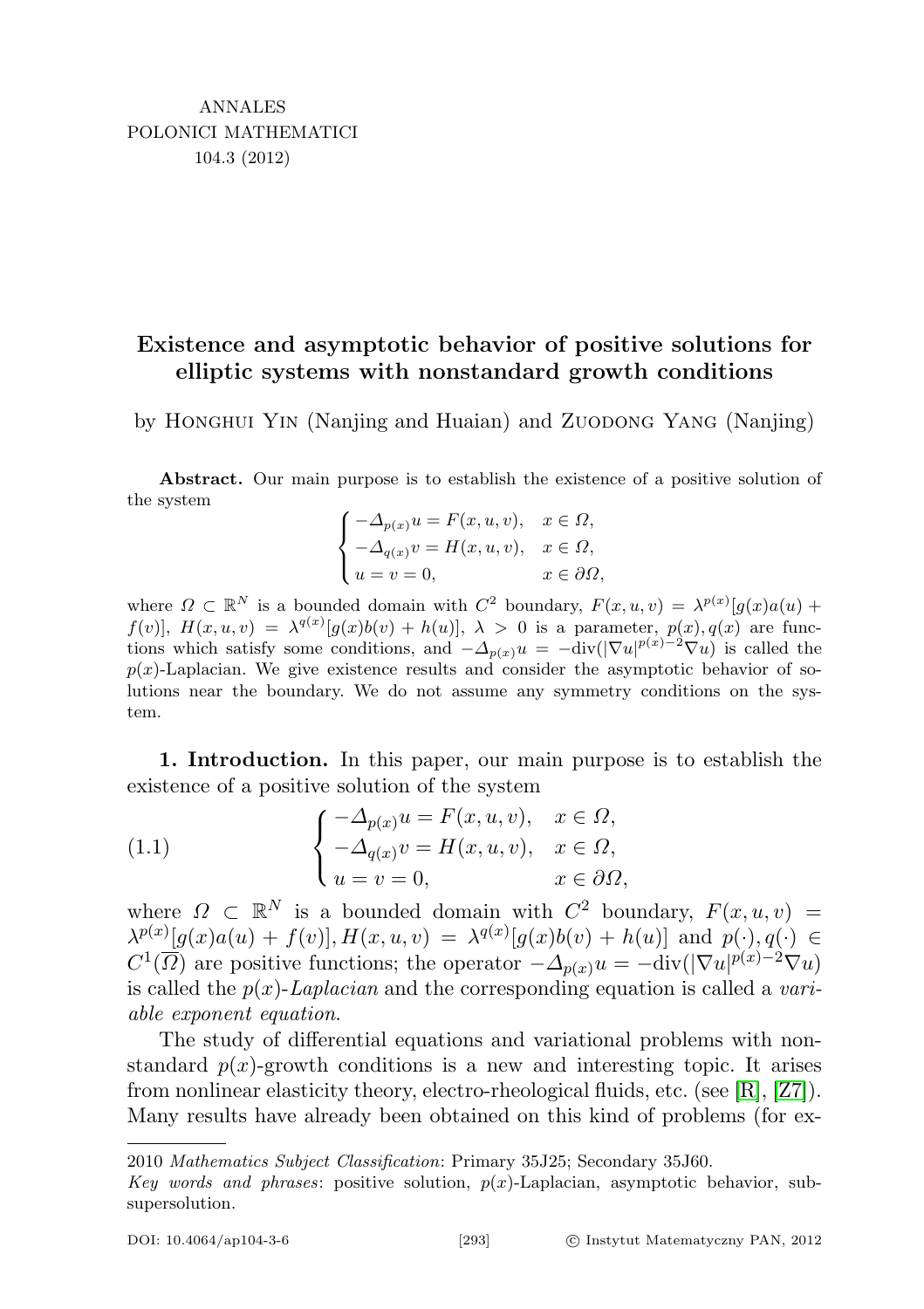ample  $[AM1]$ ,  $[AM2]$ ,  $[F1]$ ,  $[FZ1]$ ,  $[FZ2]$ ,  $[FZ]$ ,  $[FWW]$ ,  $[H]$ ). For regularity of weak solutions to differential equations with nonstandard  $p(x)$ -growth conditions, we refer to [\[AM1\]](#page-14-1), [\[AM2\]](#page-14-2), [\[F1\]](#page-14-3),[\[FZ1\]](#page-14-4), [\[FZ2\]](#page-14-5). For existence results for elliptic systems with variable exponents, we refer to  $[FWW]$ ,  $[H]$ ,  $[Z1]$ , [\[Z2\]](#page-15-2).

For the special case  $p(x) \equiv p$  (a constant), (1.1) becomes the well known  $p$ -Laplacian system, considered in many papers (see [\[C\]](#page-14-9), [\[HS\]](#page-14-10), [\[YY\]](#page-15-3) and the references therein). We point out that elliptic equations involving the  $p(x)$ -Laplacian are not trivial generalizations of similar problems studied in the constant case since the  $p(x)$ -Laplacian operator is nonhomogeneous, and some techniques for constant exponent problems, like the Lagrange Multiplier Theorem, are invalid. Another issue is that, if  $\Omega$  is bounded, then the Rayleigh quotient

$$
\lambda_{p(x)} = \inf_{u \in W_0^{1,p(x)}(\Omega) \backslash \{0\}} \frac{\int_{\Omega} \frac{1}{p(x)} |\nabla u|^{p(x)} dx}{\int_{\Omega} \frac{1}{p(x)} |u|^{p(x)} dx}
$$

is zero in general, and is positive only under some special conditions (see [\[FZZ\]](#page-14-11)). The fact that the first eigenvalue  $\lambda_p > 0$  and the existence of the first eigenfunction are very important in the study of  $p$ -Laplacian problems (see [\[C\]](#page-14-9), [\[HS\]](#page-14-10), [\[Y\]](#page-15-4)). There are also other difficulties in discussing the existence and asymptotic behavior of solutions of variable exponent problems.

In [\[HS\]](#page-14-10), the authors studied the existence of positive weak solutions to the problem

(1.2) 
$$
\begin{cases}\n-\Delta_p u = \lambda f(v), & x \in \Omega, \\
-\Delta_p v = \lambda g(u), & x \in \Omega, \\
u = v = 0, & x \in \partial\Omega.\n\end{cases}
$$

Under the condition

(1.3) 
$$
\lim_{s \to \infty} \frac{f(M[g(s)]^{1/(p-1)})}{s^{p-1}} = 0, \quad \forall M > 0,
$$

they proved the existence of positive solutions for problem (1.2).

In [\[C\]](#page-14-9), the author considered the existence and nonexistence of positive weak solutions to the p-Laplacian problem

(1.4) 
$$
\begin{cases}\n-\Delta_p u = \lambda u^{\alpha} v^{\gamma}, & x \in \Omega, \\
-\Delta_q v = \lambda u^{\delta} v^{\beta}, & x \in \Omega, \\
u = v = 0, & x \in \partial\Omega.\n\end{cases}
$$

Recently, in [\[Y\]](#page-15-4), the authors considered the existence of positive solutions to the following quasilinear elliptic system in a bounded domain  $\Omega \subset \mathbb{R}^N$ :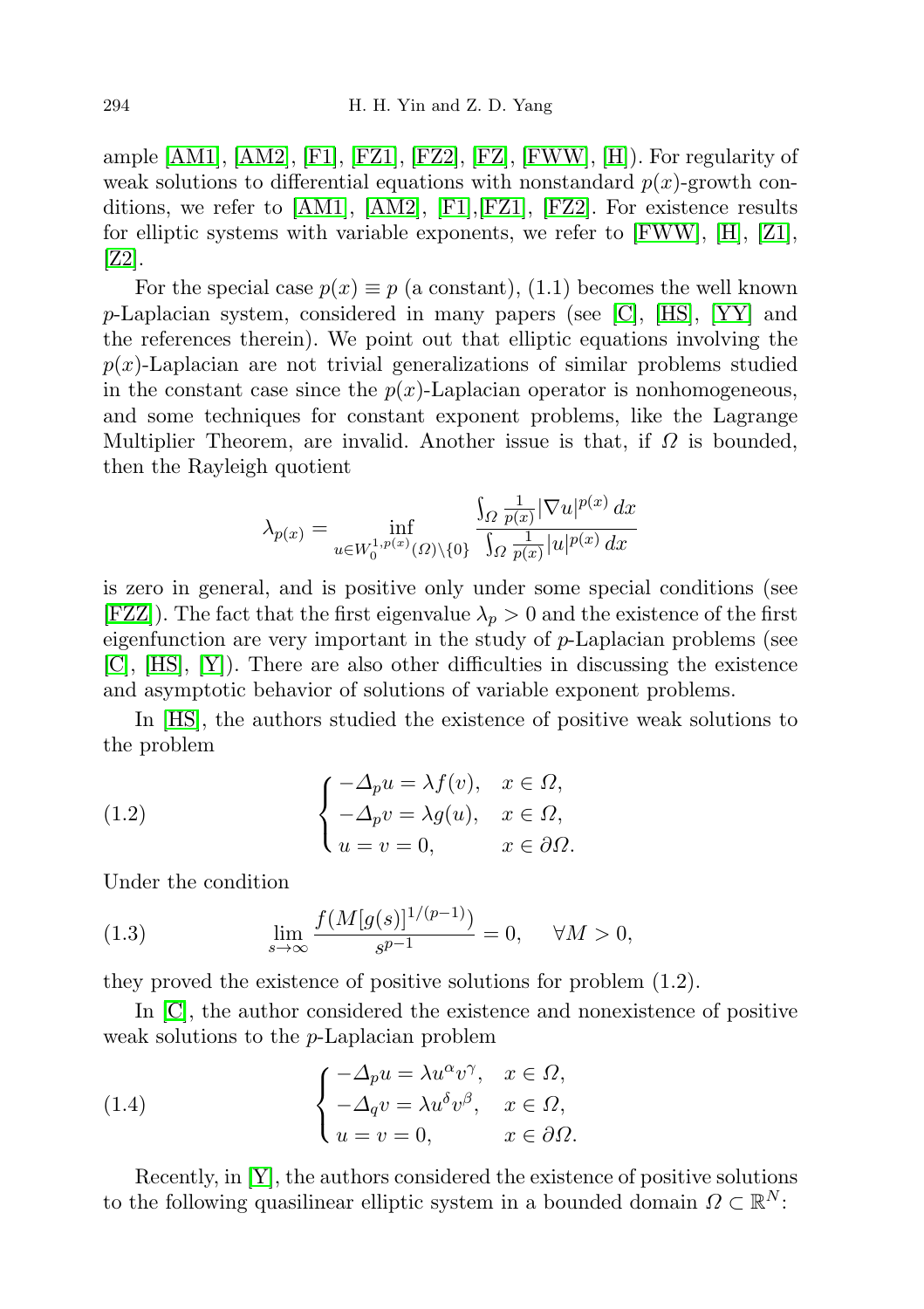Positive solutions for elliptic systems 295

(1.5) 
$$
\begin{cases}\n-\Delta_p u = \lambda [g(x)a(u) + f(v)], & x \in \Omega, \\
-\Delta_q v = \theta [g_1(x)b(v) + h(u)], & x \in \Omega, \\
u = 0 = v, & x \in \partial\Omega,\n\end{cases}
$$

where  $\lambda, \theta > 0$  are parameters and  $g(x), g_1(x)$  may be negative near  $\partial \Omega$ .

We note that in order to obtain existence results, the first eigenfunction of  $-\Delta_p$  is used to construct a subsolution for problems (1.2), (1.4) and (1.5). But for variable exponent problems, the first eigenvalue and the first eigenfunction of  $-\Delta_{p(x)}$  may not exist. Even if the first eigenfunction of  $-\Delta_{p(x)}$  exists, because of the nonhomogeneity of  $-\Delta_{p(x)}$ , we still may not be able to construct a subsolution of a variable exponent problem from the first eigenfunction. In many cases, radial symmetry conditions are effective when dealing with variable exponent problems (see [\[FWW\]](#page-14-7), [\[FZZ2\]](#page-14-12), [\[Z2\]](#page-15-2), [\[Z4\]](#page-15-5) and references therein). In [\[Z1\]](#page-15-1), [\[Z2\]](#page-15-2) and [\[Z6\]](#page-15-6), with a condition similar to (1.3), the author discussed the existence of positive solutions of the following problems:

(1.6) 
$$
\begin{cases}\n-\Delta_{p(x)}u = \lambda f(v), & x \in \Omega, \\
-\Delta_{p(x)}v = \lambda g(u), & x \in \Omega, \\
u = v = 0, & x \in \partial\Omega,\n\end{cases}
$$

and

(1.7) 
$$
\begin{cases}\n-\Delta_{p(x)}u = \lambda^{p(x)}f(v), & x \in \Omega, \\
-\Delta_{p(x)}v = \lambda^{p(x)}g(u), & x \in \Omega, \\
u = v = 0, & x \in \partial\Omega.\n\end{cases}
$$

Similarly to (1.5), we will also consider problem (1.1) when  $F(x, u, v) =$  $\lambda[q(x)a(u) + f(v)]$ ,  $H(x, u, v) = \lambda[q(x)b(v) + h(u)]$ , i.e. the following system:

(1.8) 
$$
\begin{cases}\n-\Delta_{p(x)}u = \lambda[g(x)a(u) + f(v)], & x \in \Omega, \\
-\Delta_{q(x)}v = \lambda[g(x)b(v) + h(u)], & x \in \Omega, \\
u = v = 0, & x \in \partial\Omega.\n\end{cases}
$$

It is well known that (1.8) is equal to (1.1) if  $p(x) \equiv p \equiv q(x)$  (a constant), but for general functions  $p(x)$ ,  $q(x)$ , (1.8) is not equal to (1.1) even if  $p(x) =$  $q(x)$ . We call (1.1) and (1.8) of  $(p(x), q(x))$ -type and refer to (1.6), (1.7) as  $(p(x), p(x))$ -type. There are some differences between the existence of positive solutions of  $(1.1)$  and  $(1.8)$ , and there are some differences between the existence of positive solutions for  $(p(x), q(x))$ -type and  $(p(x), p(x))$ -type.

Motivated by the above results, we study problem (1.1) and (1.8) in this paper. Our aim is to establish the existence and asymptotic behavior of positive weak solutions for problem  $(1.1)$  and  $(1.8)$  without radial symmetry conditions. We prove the existence of positive weak solutions by the sub-supersolution method. Since in problems  $(1.2)$  and  $(1.4)$ , F and H are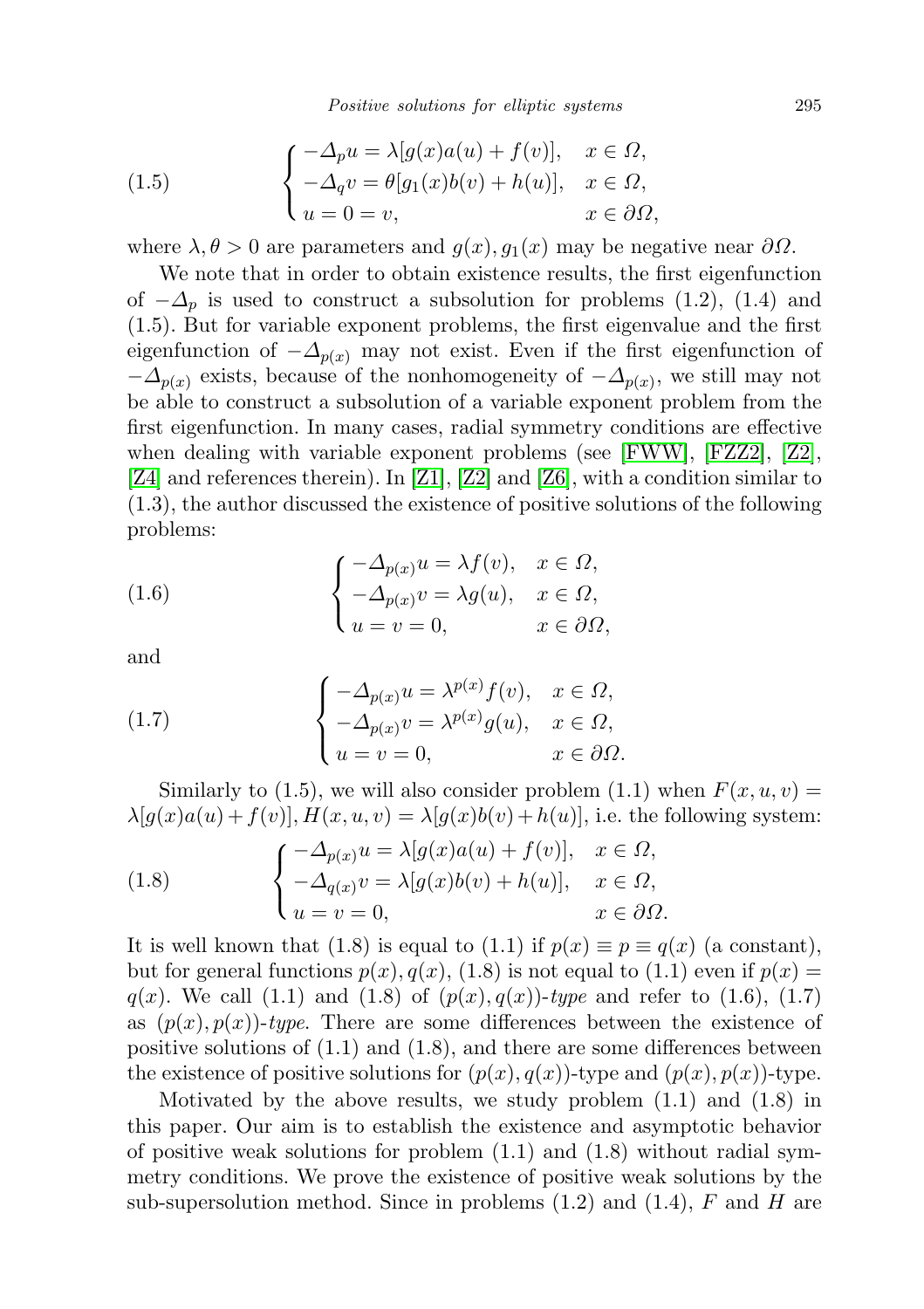independent of the variable  $x$ , the systems are homogeneous. Our results partially generalize those of [\[AM2\]](#page-14-2), [\[HS\]](#page-14-10), [\[Y\]](#page-15-4), [\[Z1\]](#page-15-1), [\[Z2\]](#page-15-2), [\[Z6\]](#page-15-6).

The paper is organized as follows. In Section 2, we recall some facts that will be needed in the paper. In Section 3, we consider the existence of positive solutions of (1.1) and (1.8). We will discuss the asymptotic behavior of positive solutions of problem  $(1.1)$  and  $(1.8)$  in the fourth section. In the fifth section, we give an example.

**2. Notation and preliminaries.** In order to deal with the  $p(x)$ -Laplacian problem, we need some results on the spaces  $L^{p(x)}(\Omega)$ ,  $W^{1,p(x)}(\Omega)$  and properties of the p(x)-Laplacian (see [\[FZ1\]](#page-14-4), [\[KR\]](#page-14-13), [\[R\]](#page-14-0), [\[S\]](#page-15-7)). For any  $f(\cdot) \in$  $C(\Omega)$ , we write

$$
f^+ = \max_{x \in \overline{\Omega}} f(x), \quad f^- = \min_{x \in \overline{\Omega}} f(x).
$$

Let

 $L^{p(x)}(\Omega) = \left\{ u \mid \right.$ u is a measurable real-valued function,

$$
\int_{\Omega} |u(x)|^{p(x)} dx < \infty \Big\}.
$$

We can introduce a norm on  $L^{p(x)}(\Omega)$  by

$$
|u|_{p(x)} = \inf \left\{ \lambda > 0 \mid \int_{\Omega} \left| \frac{u(x)}{\lambda} \right|^{p(x)} dx \le 1 \right\},\
$$

and  $(L^{p(x)}(\Omega), |\cdot|_{p(x)})$  becomes a Banach space, which we call a *variable* exponent Lebesgue space.

The space  $W^{1,p(x)}(\Omega)$  is defined by

$$
W^{1,p(x)}(\Omega) = \{ u \in L^{p(x)}(\Omega) \mid |\nabla u| \in L^{p(x)}(\Omega) \},\
$$

and can be equipped with the norm

$$
||u|| = |u|_{p(x)} + |\nabla u|_{p(x)}, \quad \forall u \in W^{1,p(x)}(\Omega).
$$

We denote by  $W_0^{1,p(x)}$  $\mathcal{O}_0^{(1,p(x))}(\Omega)$  the closure of  $C_0^{\infty}(\Omega)$  in  $W^{1,p(x)}(\Omega)$ , and call it a variable exponent Sobolev space. From [\[FZ1\]](#page-14-4), we know that  $L^{p(x)}(\Omega)$ ,  $W^{1,p(x)}(\Omega)$  and  $W_0^{1,p(x)}$  $0^{(1,p(x))}$  are separable, reflexive and uniformly convex Banach spaces.

We define

$$
(L(u), v) = \int_{\Omega} |\nabla u|^{p(x)-2} \nabla u \nabla v \, dx, \quad \forall u, v \in W_0^{1, p(x)}(\Omega);
$$

then  $L: W_0^{1,p(x)}$  $\chi_0^{1,p(x)}(\Omega) \to (W_0^{1,p(x)})$  $(0, \log^{1,p(x)}(Q))^*$  is a continuous, bounded and strictly monotone operator, and it is a homeomorphism (see [\[FZ,](#page-14-6) Theorem 3.1]).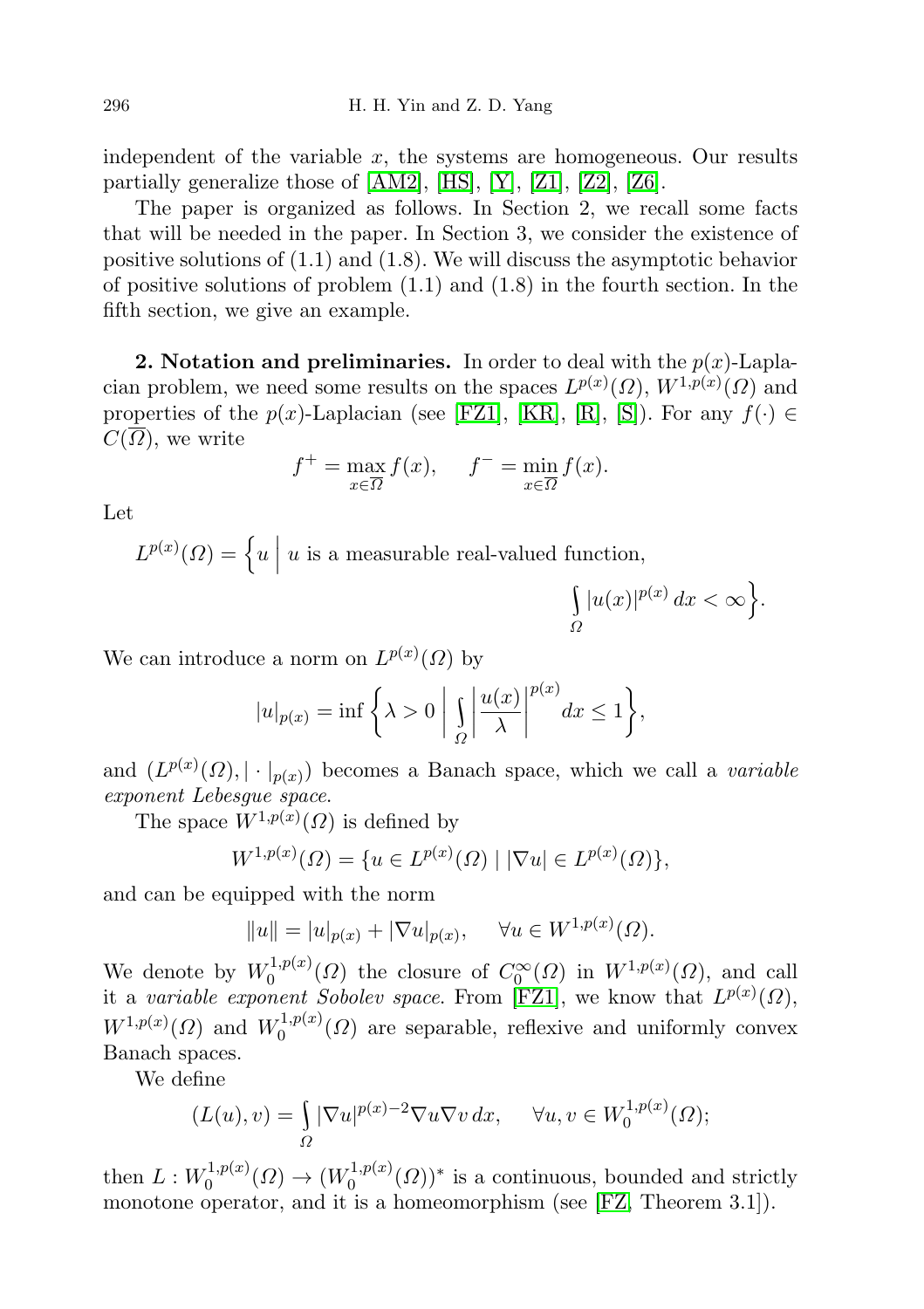DEFINITION 2.1. (1)  $(u, v) \in (W_0^{1, p(x)})$  $U_0^{1,p(x)}(\Omega),W_0^{1,q(x)}(\Omega))$  is called a (*weak*) solution of problem (1.1) if it satisfies

$$
\begin{cases}\n\int_{\Omega} |\nabla u|^{p(x)-2} \nabla u \nabla \varphi \, dx = \int_{\Omega} F(x, u, v) \varphi \, dx, \\
\int_{\Omega} |\nabla v|^{q(x)-2} \nabla v \nabla \psi \, dx = \int_{\Omega} H(x, u, v) \psi \, dx,\n\end{cases}
$$

for any  $(\varphi, \psi) \in (W_0^{1,p(x)})$  $W^{1,p(x)}_0(\Omega), W^{1,q(x)}_0(\Omega)).$ 

 $(2)$   $(u, v) \in (W^{1,p(x)}(\Omega), W^{1,q(x)}(\Omega))$  is called a subsolution (resp. a su*persolution*) of problem (1.1) if  $(u, v) \leq (\geq)$  (0,0) on  $\partial\Omega$  and

$$
\begin{cases} \int_{\Omega} |\nabla u|^{p(x)-2} \nabla u \nabla \varphi \, dx \leq (\geq) \int_{\Omega} F(x, u, v) \varphi \, dx, \\ \int_{\Omega} |\nabla v|^{q(x)-2} \nabla v \nabla \psi \, dx \leq (\geq) \int_{\Omega} H(x, u, v) \psi \, dx, \end{cases}
$$

for any  $(\varphi, \psi) \in (W_0^{1, p(x))}$  $U_0^{1,p(x)}(\Omega), W_0^{1,q(x)}(\Omega)$  with  $\varphi, \psi \ge 0$ . Define  $A: W^{1,p(x)}(\Omega) \to (W^{1,p(x)}_0)$  $b_0^{1,p(x)}(\Omega))^*$  by

$$
\langle Au, \varphi \rangle = \int_{\Omega} (|\nabla u|^{p(x)-2} \nabla u \nabla \varphi + m(x, u)\varphi) dx
$$

for  $u \in W^{1,p(x)}(\Omega)$ ,  $\varphi \in W_0^{1,p(x)}$  $\overline{0}^{1,p(x)}(0)$ , where  $m(x, u)$  is continuous on  $\overline{\Omega} \times \mathbb{R}$ ,  $m(x, \cdot)$  is increasing, and

$$
|m(x,t)| \le C_1 + C_2 |t|^{p^*(x)-1},
$$

with  $p^*(x) = \frac{Np(x)}{N-p(x)}$  if  $p(x) < N$  and  $p^*(x) = \infty$  if  $p(x) \ge N$ . Hereafter, we use  $C_i$  to denote positive constants. It is easy to check that A is a continuous bounded mapping. From [\[Z5\]](#page-15-8), we have the following lemma.

LEMMA 2.2 (Comparison Principle). Let  $u, v \in W^{1,p(x)}(\Omega)$ . If  $Au - Av$  $\leq 0$  in  $(W_0^{1,p(x)})$  $(0,0,0)$ <sup>\*</sup> and  $u ≤ v$  on  $\partial\Omega$  (i.e.  $(u - v)^{+} ∈ W_0^{1,p(x)}$  $\binom{1,p(x)}{0}$ , then  $u \leq v$  a.e. in  $\Omega$ .

The following conditions will be required in our results:

- (D1)  $\Omega \subset \mathbb{R}^N$  is an open bounded domain with  $C^2$  boundary  $\partial\Omega$ ;
- (D2)  $p(\cdot), q(\cdot) \in C^1(\overline{\Omega})$  and  $1 < p^- \leq p^+, 1 < q^- \leq q^+;$
- (D3)  $q \in C(\overline{\Omega})$  is nonnegative;
- (D4)  $f, h \in C^1([0, \infty))$  are nondecreasing,  $\lim_{s \to \infty} f(s) = \infty$ ,  $\lim_{s \to \infty} h(s)$  $=\infty$  and 1

$$
\lim_{s \to \infty} \frac{f(M[h(s)]^{\frac{1}{q^- - 1}})}{s^{p^- - 1}} = 0, \quad \forall M > 0
$$

(a combined sublinear effect at  $\infty$ );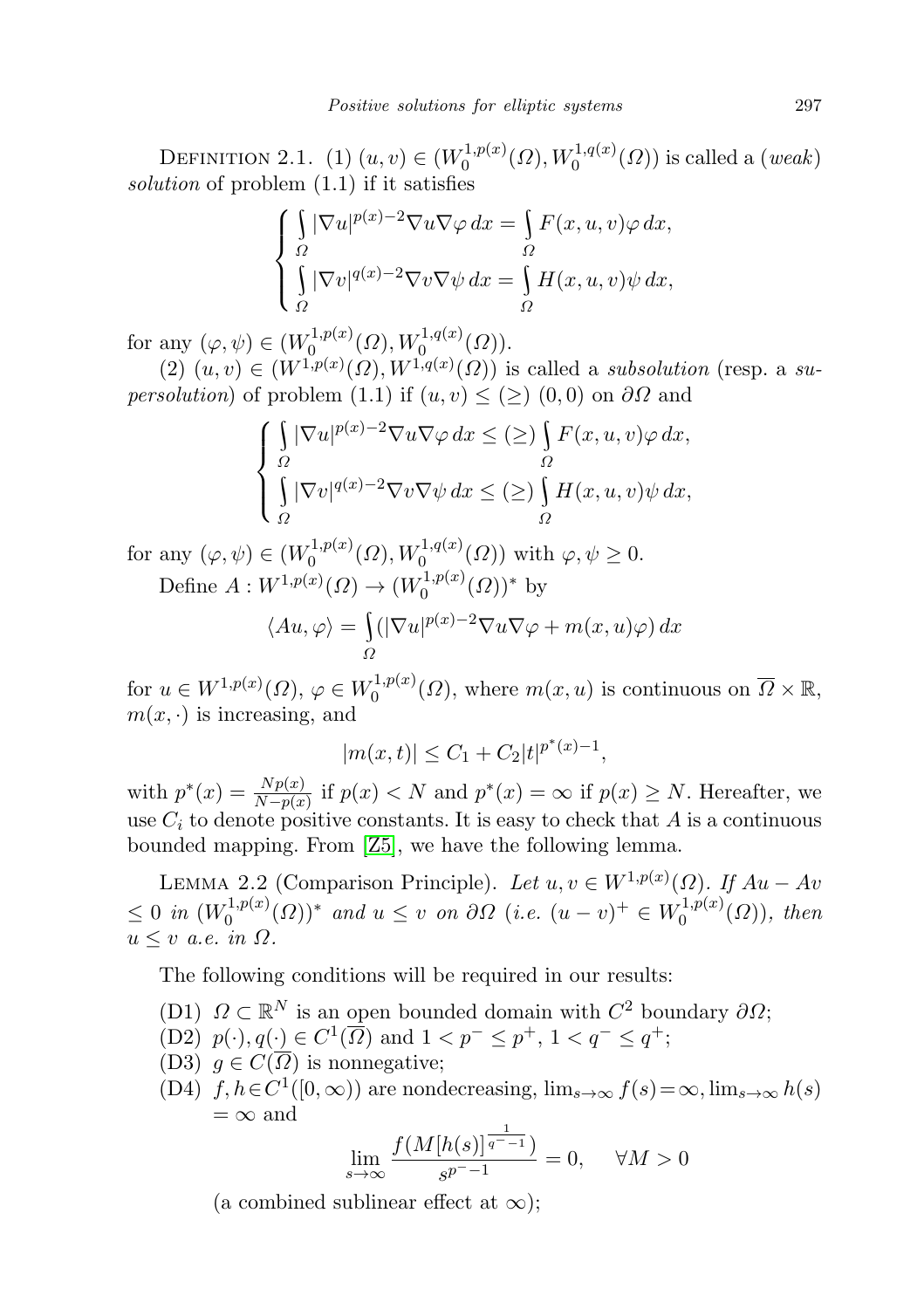(D5) 
$$
a, b \in C^1([0, \infty))
$$
 are nonnegative, nondecreasing, and  
\n
$$
\lim_{s \to \infty} \frac{a(s)}{s^{p^--1}} = 0, \quad \lim_{s \to \infty} \frac{b(s)}{s^{q^--1}} = 0.
$$

3. Existence of positive solutions. From now on, we will denote by  $d(x)$  the distance of  $x \in \Omega$  to the boundary of  $\Omega$ . Since  $\partial\Omega$  is  $C^2$  regular, there exists a constant  $\delta > 0$  small enough such that  $d(\cdot) \in C^2(\overline{\partial_{3\delta}\Omega})$  and  $|\nabla d(x)| \equiv 1$ , where  $\partial_{\varepsilon} \Omega = \{x \in \Omega \mid d(x) < \varepsilon\}.$ 

We now define

$$
v_1(x) = \begin{cases} \xi d(x), & d(x) < \delta, \\ \xi \delta + \int_{\delta}^{d(x)} \xi \left(\frac{2\delta - t}{\delta}\right)^{\frac{2}{p^--1}} dt, & \delta \le d(x) < 2\delta, \\ \xi \delta + \int_{\delta}^{2\delta} \xi \left(\frac{2\delta - t}{\delta}\right)^{\frac{2}{p^--1}} dt, & 2\delta \le d(x). \end{cases}
$$

Since  $\delta$  is small enough, we have  $0 \le v_1(\cdot) \in C^1(\overline{\Omega})$ .

We consider the problem

(3.1) 
$$
\begin{cases} -\Delta_{p(x)}w(x) = \mu, & x \in \Omega, \\ w = 0, & x \in \partial\Omega, \end{cases}
$$

and have the following results.

LEMMA 3.1 (see [\[F2\]](#page-14-14)). If  $\mu$  is a large enough positive parameter and w is the unique solution of (3.1), then for any  $\nu \in (0,1)$ , there exist positive constants  $C_3, C_4$  such that

$$
C_3 \mu^{\frac{1}{p^+ - 1 + \nu}} \le \max_{x \in \overline{\Omega}} w(x) \le C_4 \mu^{\frac{1}{p^- - 1}}.
$$

Proof. By computation, we have

$$
-\Delta_{p(x)}v_1(x) = \begin{cases} -\xi^{p(x)-1}[(\nabla p \nabla d) \ln \xi + \Delta d], & d(x) < \delta, \\ \left\{ \frac{2(p(x)-1)}{\delta(p^2-1)} - \frac{2\delta - d}{\delta} \left[ \left( \ln \xi \left( \frac{2\delta - d}{\delta} \right)^{\frac{2}{p^2-1}} \right) \nabla p \nabla d + \Delta d \right] \right\} \\ & \times \xi^{p(x)-1} \left( \frac{2\delta - d}{\delta} \right)^{\frac{2(p(x)-1)}{p^2-1} - 1}, & \delta < d(x) < 2\delta, \\ 0, & 2\delta < d(x). \end{cases}
$$

It is easy to see that for any  $\nu \in (0,1)$ , there exists a positive constant  $C = C(\delta, \Omega, p, \nu)$  independent of  $\xi$  such that

$$
|-\Delta_{p(x)}v_1(x)| \le C\xi^{p(x)-1+\nu} \quad \text{a.e. on } \Omega.
$$

If we let  $C\xi^{p(x)-1+\nu} = \frac{1}{2}$  $\frac{1}{2}\mu$ , then  $v_1(x)$  is a subsolution of (3.1). By the definition of  $v_1(x)$  and Lemma 2.1, there exists a positive constant  $C_3$  such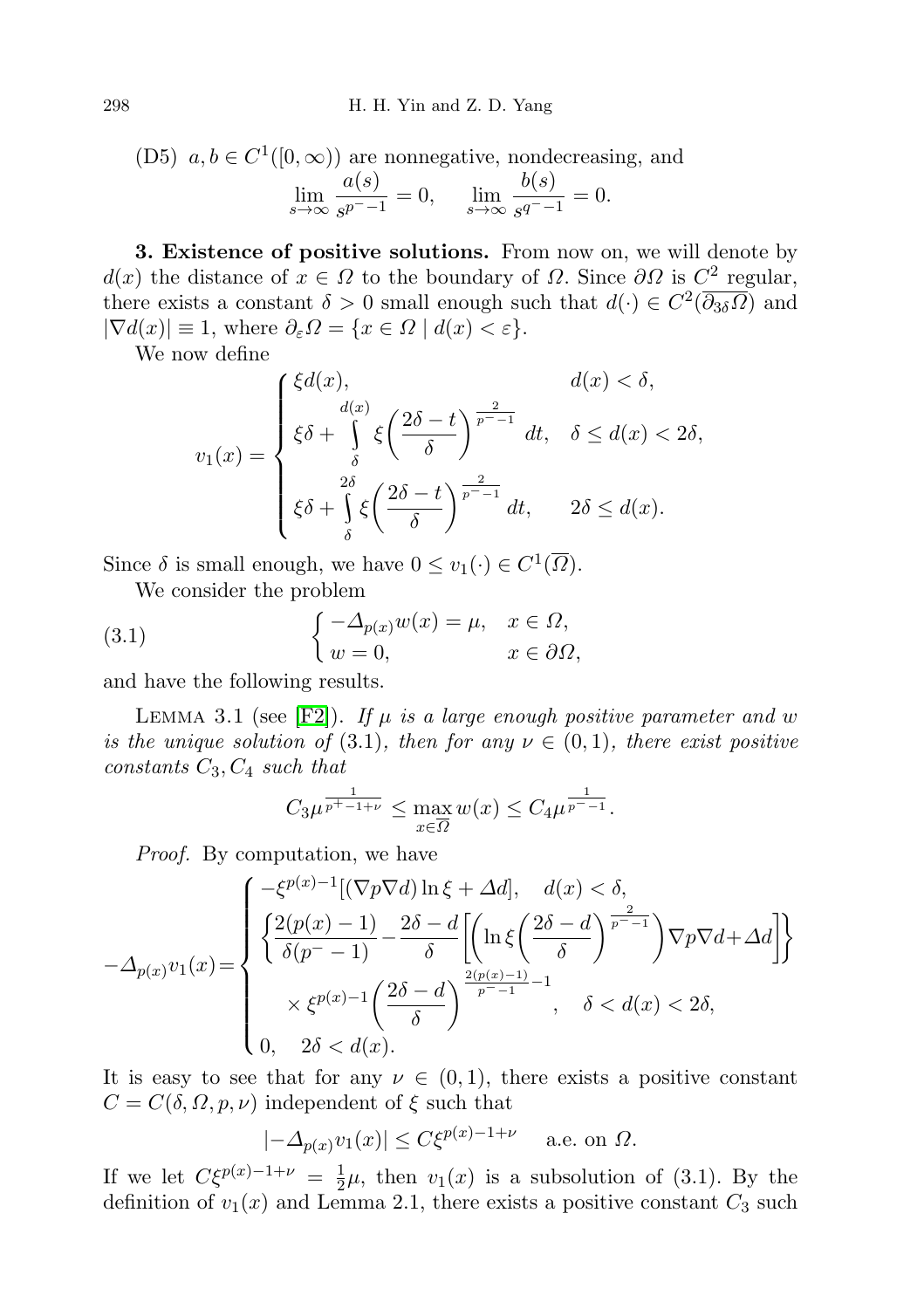that

$$
\xi \delta = C_3 \mu^{\frac{1}{p^+ - 1 + \nu}} \le \max_{x \in \overline{\Omega}} v_1(x) \le \max_{x \in \overline{\Omega}} w(x).
$$

The right hand inequality can be obtained from Lemma 2.1 of  $[{\rm F2}]$ .

Now we have the following result.

THEOREM 3.2. If  $(D1)$ – $(D5)$  hold, then problem  $(1.1)$  has a positive solution when  $\lambda$  is sufficiently large.

*Proof.* According to the sub-supersolution method for  $p(x)$ -Laplacian equations (see [\[F2\]](#page-14-14)), we only need to construct a positive subsolution  $(\phi_1, \phi_2)$ and a supersolution  $(z_1, z_2)$  of  $(1.1)$  such that  $\phi_1 \leq z_1$  and  $\phi_2 \leq z_2$ . Then there exists a positive solution  $(u, v)$  of  $(1.1)$  satisfying  $\phi_1 \leq u \leq z_1$  and  $\phi_2 \leq v \leq z_2$ .

STEP 1. We construct a subsolution of  $(1.1)$ . By  $(D3)$ – $(D5)$ , there exists an  $M > 2$  such that

$$
a(u)g(x) + f(v) \ge 1, \quad b(v)g(x) + h(u) \ge 1
$$

when  $u, v \geq M - 1$  and  $x \in \Omega$ .

Let  $\sigma = (\ln M)/k$ . For k large enough, we have  $\sigma \in (0, \delta)$ , and we denote

$$
\phi_1(x) = \begin{cases}\ne^{kd(x)} - 1, & d(x) < \sigma, \\
e^{k\sigma} - 1 + \int_{\sigma}^{d(x)} ke^{k\sigma} \left(\frac{2\delta - t}{2\delta - \sigma}\right)^{\frac{2}{p^2 - 1}} dt, & \sigma \le d(x) < 2\delta, \\
e^{k\sigma} - 1 + \int_{\sigma}^{2\delta} ke^{k\sigma} \left(\frac{2\delta - t}{2\delta - \sigma}\right)^{\frac{2}{p^2 - 1}} dt, & 2\delta \le d(x),\n\end{cases}
$$

and

$$
\phi_2(x) = \begin{cases}\ne^{kd(x)} - 1, & d(x) < \sigma, \\
e^{k\sigma} - 1 + \int_{\sigma}^{d(x)} ke^{k\sigma} \left(\frac{2\delta - t}{2\delta - \sigma}\right)^{\frac{2}{q^--1}} dt, & \sigma \le d(x) < 2\delta, \\
e^{k\sigma} - 1 + \int_{\sigma}^{2\delta} ke^{k\sigma} \left(\frac{2\delta - t}{2\delta - \sigma}\right)^{\frac{2}{q^--1}} dt, & 2\delta \le d(x).\n\end{cases}
$$

It is easy to see that  $\phi_1, \phi_2 \in C^1(\overline{\Omega})$ . Denote

$$
\alpha = \min\left\{\frac{\inf p(x) - 1}{4(\sup |\nabla p(x)| + 1)}, \frac{\inf q(x) - 1}{4(\sup |\nabla q(x)| + 1)}, 1\right\},\
$$

$$
\beta = |f(0)| + |h(0)| + [a(M - 1) + b(M - 1)] \max_{x \in \overline{\Omega}} g(x) + 1.
$$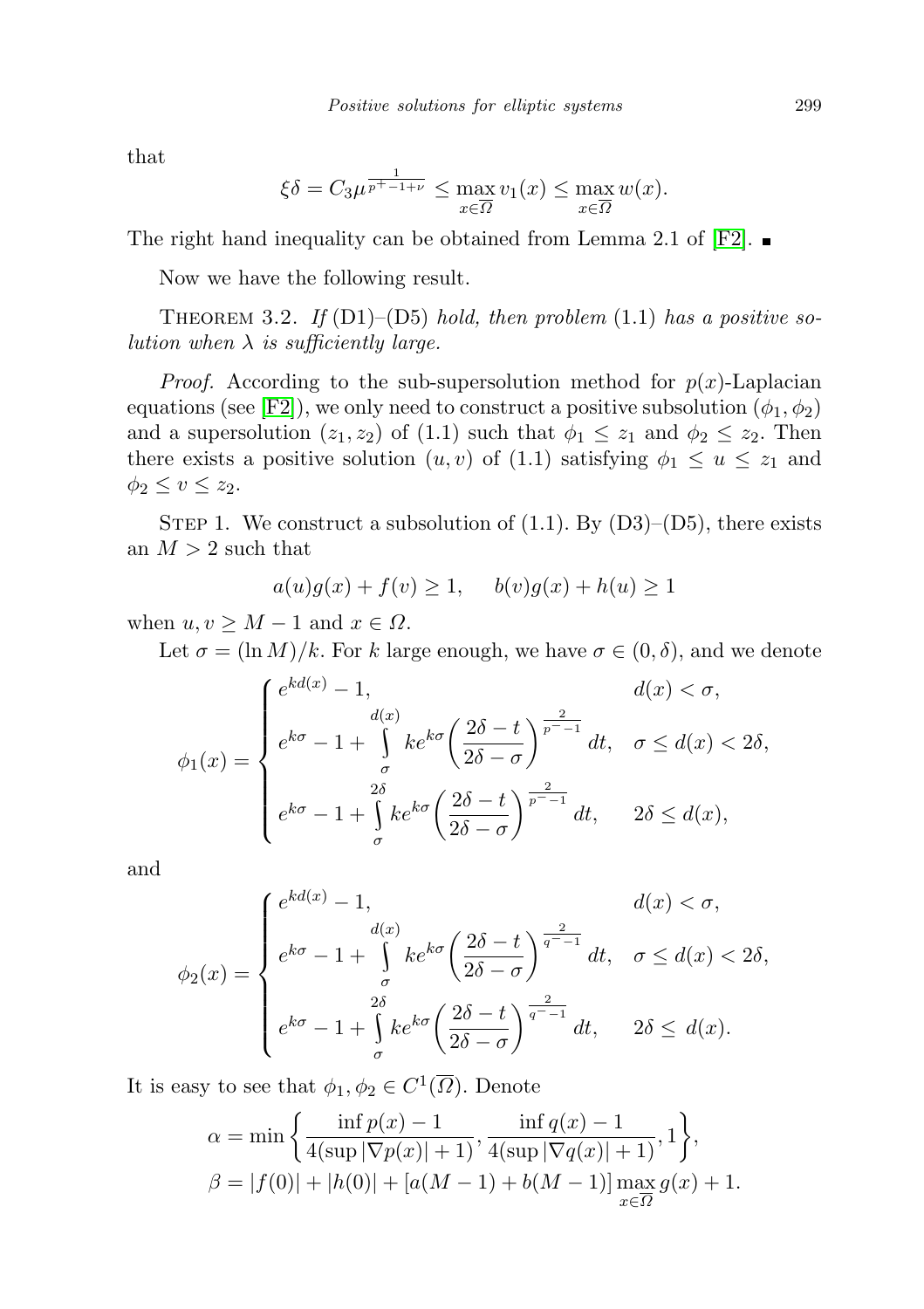By computation, we have

$$
(3.2) \quad -\Delta_{p(x)}\phi_1
$$
\n
$$
= \begin{cases}\n-k(ke^{kd(x)})^{p(x)-1} \left[ p(x) - 1 \right. \\
\left. + \left( d(x) + \frac{\ln k}{k} \right) \nabla p(x) \nabla d(x) + \frac{\Delta d(x)}{k} \right], \quad d(x) < \sigma, \\
\left\{ \frac{2(p(x)-1)}{(2\delta-\sigma)(p^{-}-1)} - \frac{2\delta-d}{2\delta-\sigma} \right. \\
\left. \times \left[ \left( \ln k \, e^{k\sigma} \left( \frac{2\delta-d}{2\delta-\sigma} \right)^{\frac{2}{p^{-}-1}} \right) \nabla p(x) \nabla d(x) + \Delta d(x) \right] \right\} \\
\times (ke^{k\sigma})^{p(x)-1} \left( \frac{2\delta-d}{2\delta-\sigma} \right)^{\frac{2(p(x)-1)}{p^{-}-1} - 1}, \quad \sigma < d(x) < 2\delta, \\
0, \quad 2\delta < d(x).\n\end{cases}
$$

Hence, for  $k$  sufficiently large, we have

(3.3) 
$$
-\Delta_{p(x)}\phi_1 \leq -k^{p(x)}\alpha, \quad d(x) < \sigma.
$$

Let  $\lambda = \frac{\alpha}{\beta+1}k$ . Then  $k^{p(x)}\alpha \geq \lambda^{p(x)}\beta$ , so

$$
(3.4) \qquad -\Delta_{p(x)}\phi_1 \le -\lambda^{p(x)}\beta \le \lambda^{p(x)}[a(\phi_1)g(x) + f(\phi_2)], \qquad d(x) < \sigma.
$$

Since  $d(\cdot) \in C^2(\overline{\partial_{3\delta}}\Omega)$  and  $p(\cdot) \in C^1(\overline{\Omega})$ , there exists  $C_5 > 0$  such that

$$
-\Delta_{p(x)}\phi_1 \le (ke^{k\sigma})^{p(x)-1} \left(\frac{r-d}{r-\sigma}\right)^{\frac{2(p(x)-1)}{p^--1}-1} \left| \left\{ \frac{2(p(x)-1)}{(r-\sigma)(p^--1)} - \frac{r-d}{r-\sigma} \left[ \left(\ln k \, e^{k\sigma} \left(\frac{r-d}{r-\sigma}\right)^{\frac{2}{p^--1}} \right) \nabla p(x) \nabla d(x) + \Delta d(x) \right] \right\} \right|
$$
  

$$
\le C_5 (ke^{k\sigma})^{p(x)-1} \ln k.
$$

For k sufficiently large and  $\lambda = \frac{\alpha}{\beta + 1}k$ , we have

$$
C_5(ke^{k\sigma})^{p(x)-1}\ln k \le \lambda^{p(x)}.
$$

When  $\sigma < d(x) < 2\delta$ , we have  $\phi_1, \phi_2 \geq M - 1$ . Thus (3.5)  $-\Delta_{p(x)}\phi_1 \leq \lambda^{p(x)}[a(\phi_1)g(x) + f(\phi_2)], \quad \sigma < d(x) < 2\delta.$ **Obviously** 

(3.6) 
$$
-\Delta_{p(x)}\phi_1 = 0 \le \lambda^{p(x)}[a(\phi_1)g(x) + f(\phi_2)], \quad 2\delta < d(x).
$$

From  $(3.4)$ – $(3.6)$ , we obtain

(3.7) 
$$
-\Delta_{p(x)}\phi_1 \leq \lambda^{p(x)}[a(\phi_1)g(x) + f(\phi_2)] \quad \text{a.e. on } \Omega.
$$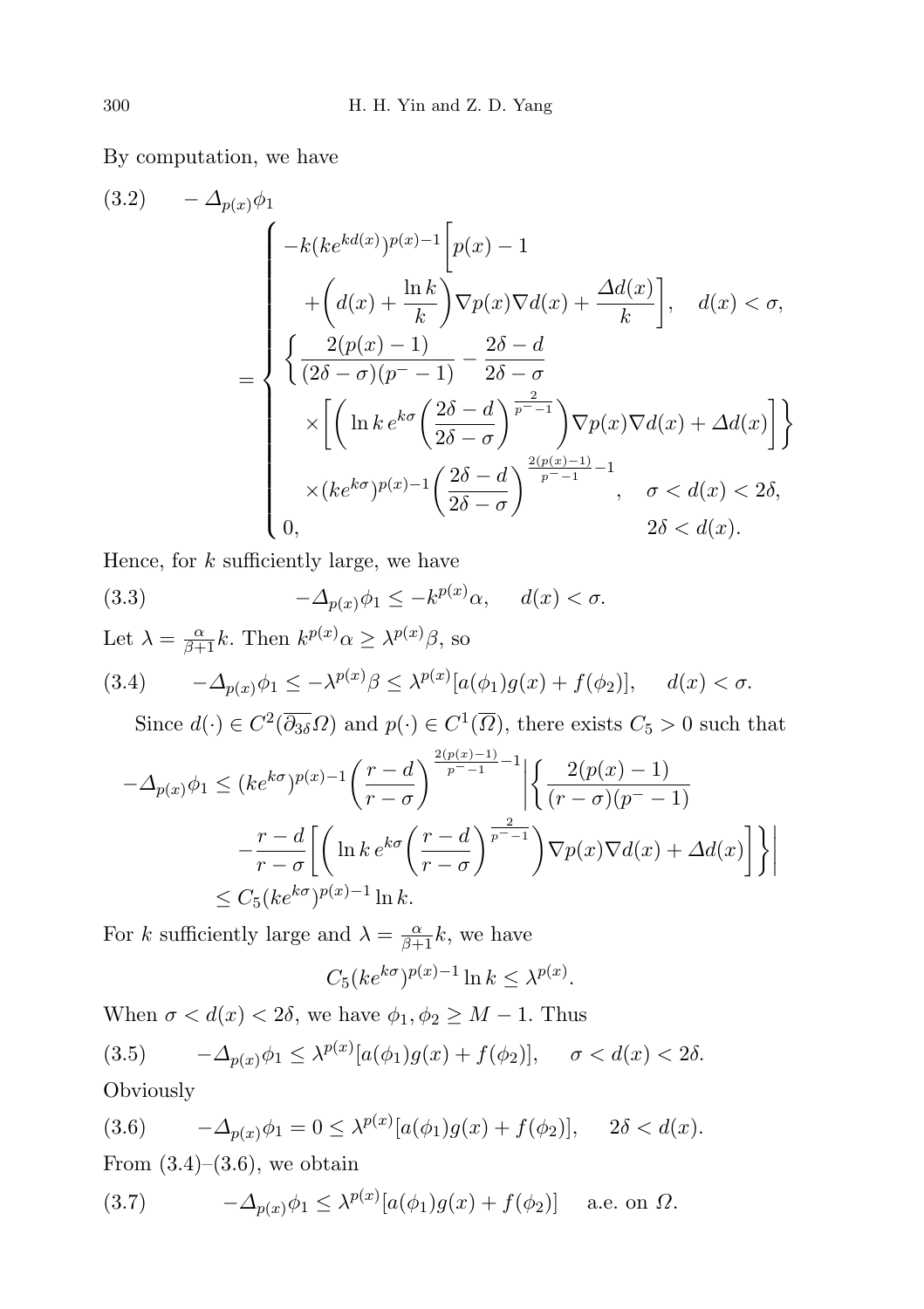Similarly, for k sufficiently large and  $\lambda = \frac{\alpha}{\beta+1}k$ , we have

(3.8) 
$$
-\Delta_{q(x)}\phi_2 \leq \lambda^{q(x)}[b(\phi_2)g(x) + h(\phi_1)] \quad \text{a.e. on } \Omega.
$$

From (3.7) and (3.8), we can see that  $(\phi_1, \phi_2)$  is a subsolution of (1.1).

STEP 2. We construct a supersolution of  $(1.1)$ . Now we consider the problem

(3.9) 
$$
\begin{cases}\n-\Delta_{p(x)}z_1 = \lambda^{p^+}\eta, & x \in \Omega, \\
-\Delta_{q(x)}z_2 = 2\lambda^{q^+}h(\omega), & x \in \Omega, \\
z_1 = z_2 = 0, & x \in \partial\Omega,\n\end{cases}
$$

where  $\omega = \max_{x \in \overline{\Omega}} z_1(x)$  and  $\eta$  is a positive constant. We will show that  $(z_1, z_2)$  is a supersolution of  $(1.1)$ .

For any  $\varphi \in W^{1,p(x)}(\Omega)$  with  $\varphi \geq 0$ , we have

(3.10) 
$$
\int_{\Omega} |\nabla z_1|^{p(x)-2} \nabla z_1 \nabla \varphi \, dx = \int_{\Omega} \lambda^{p^+} \eta \varphi \, dx,
$$

(3.11) 
$$
\int_{\Omega} |\nabla z_2|^{q(x)-2} \nabla z_2 \nabla \varphi \, dx = \int_{\Omega} 2\lambda^{q^+} h(\omega) \varphi \, dx.
$$

From Lemma 3.1, we know that  $\omega$  is large when  $\eta$  is large, and by (D3)–(D5), we have

$$
\lim_{s \to \infty} \frac{f[C_4(2\lambda^{q^+} h(s))^{\frac{1}{q^- - 1}}] + a(s) \max_{x \in \overline{\Omega}} g(x)}{s^{p^- - 1}} = 0.
$$

Then when  $\eta$  is large enough, by Lemma 3.1, we obtain

$$
(3.12)\quad \lambda^{p^+}\eta \geq \left(\frac{1}{C_4}\omega\right)^{p^- - 1} \geq \lambda^{p^+}\Big\{f[C_4(2\lambda^{q^+}h(\omega))^{\frac{1}{q^- - 1}}] + a(\omega)\max_{x \in \overline{\Omega}}g(x)\Big\}.
$$

Since  $f, a$  are nondecreasing functions, from  $(3.10)$  and  $(3.12)$ , and using Lemma 3.1 again, we have

$$
\int_{\Omega} |\nabla z_1|^{p(x)-2} \nabla z_1 \nabla \varphi \, dx
$$
\n
$$
\geq \int_{\Omega} \lambda^{p^+} \Big\{ f[C_4(2\lambda^{q^+} h(\omega))^\frac{1}{q^--1}] + a(\omega) \max_{x \in \overline{\Omega}} g(x) \Big\} \varphi \, dx
$$
\n
$$
\geq \int_{\Omega} \lambda^{p(x)} [a(z_1)g(x) + f(z_2)] \varphi \, dx.
$$

Since  $h$  is nondecreasing, by Lemma 3.1 we have

(3.13) 
$$
\int_{\Omega} \lambda^{q^+} h(\omega) \varphi \, dx \ge \int_{\Omega} \lambda^{q^+} h(z_1) \varphi \, dx.
$$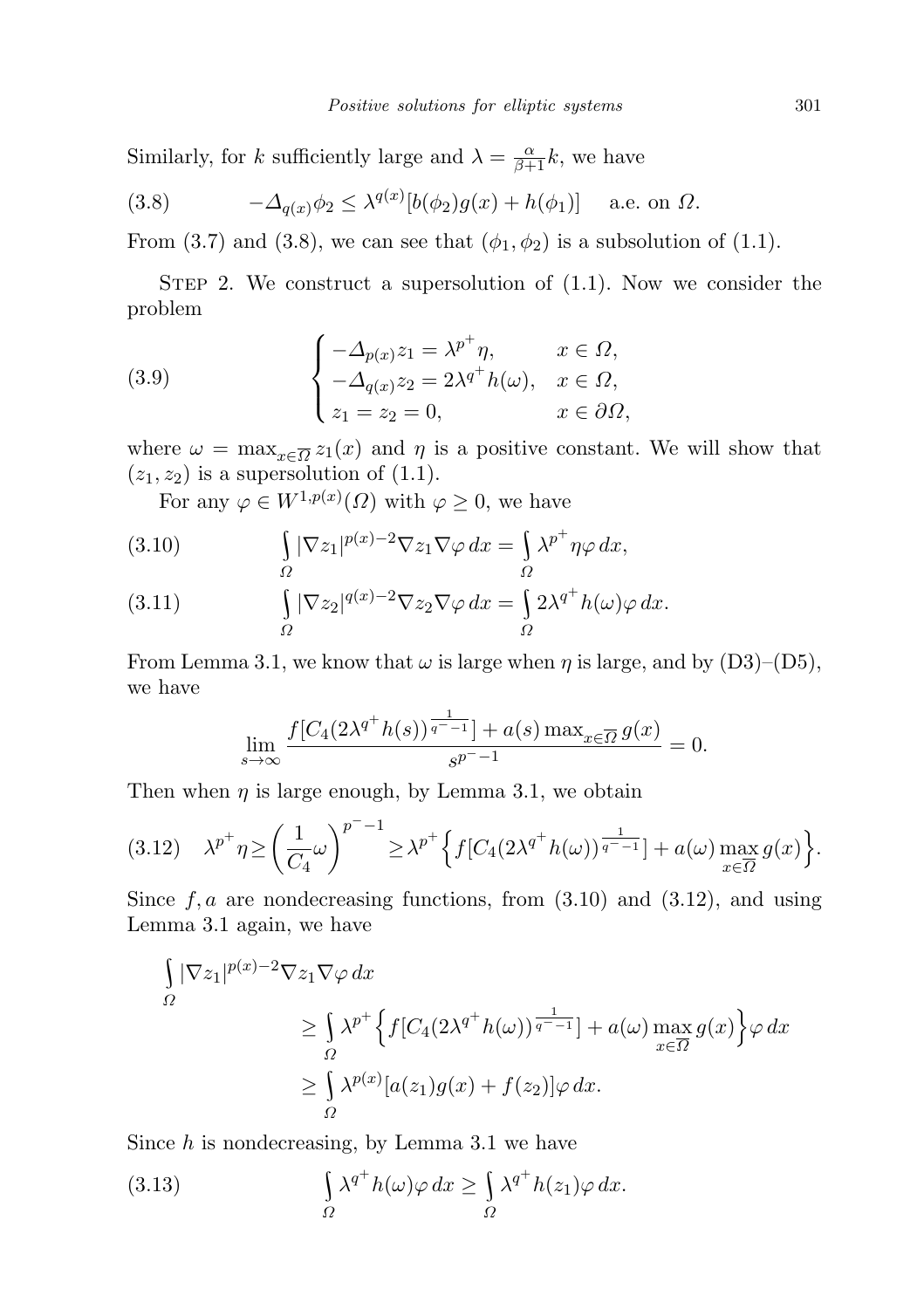From (D4) and (D5), when  $\eta$  large enough,

(3.14) 
$$
b[C_4(2\lambda^{q^+}h(\omega))^{\frac{1}{q^--1}}] \max_{x \in \overline{\Omega}} g(x) \le h(\omega).
$$

From (3.11), (3.13), (3.14) and Lemma 3.1, we obtain

$$
\int_{\Omega} |\nabla z_2|^{q(x)-2} \nabla z_2 \nabla \varphi \, dx
$$
\n
$$
\geq \int_{\Omega} \lambda^{q^+} \Big\{ b[C_4(2\lambda^{q^+} h(\omega))^\frac{1}{q^- - 1}] \max_{x \in \overline{\Omega}} g(x) + \lambda^{q^+} h(z_1) \Big\} \varphi \, dx
$$
\n
$$
\geq \int_{\Omega} \lambda^{q(x)} [b(z_2)g(x) + h(z_1)] \varphi \, dx.
$$

Thus,  $(z_1, z_2)$  is a supersolution of  $(1.1)$ .

STEP 3. We show  $\phi_1 \leq z_1$  and  $\phi_2 \leq z_2$ . In the definition of  $v_1(x)$ , let

$$
\xi = \frac{2}{\delta} \Big( \max_{x \in \overline{\Omega}} \phi_1(x) + \max_{x \in \overline{\Omega}} |\nabla \phi_1(x)| \Big).
$$

From the proof of Lemma 3.1, we know that when  $\eta$  is large enough,

 $v_1(x) \leq z_1(x), \quad x \in \overline{\Omega}.$ 

So if we prove

$$
\phi_1(x) \le v_1(x), \quad x \in \overline{\Omega},
$$

the proof will be completed.

Obviously,

$$
\phi_1(x) \le 2 \max_{x \in \overline{\Omega}} \phi_1(x) \le v_1(x), \quad d(x) \ge \delta.
$$

Since  $\phi_1 - v_1 \in C^1(\overline{\partial_{\delta}\Omega})$ , there exists  $x_0 \in \overline{\partial_{\delta}\Omega}$  such that  $\phi_1(x_0) - v_1(x_0) = \max$  $x\in\partial_{\delta}\Omega$  $[\phi_1(x) - v_1(x)].$ 

If  $\phi_1(x_0) - v_1(x_0) > 0$ , then  $0 < d(x_0) < \delta$ , so we have (3.15)  $\nabla \phi_1(x_0) - \nabla v_1(x_0) = 0.$ 

By the definition of  $v_1(x)$  and  $\xi$ ,

$$
|\nabla v_1(x)| \equiv \xi > |\nabla \phi_1(x)|, \quad 0 < d(x) < \delta.
$$

This contradicts (3.15), so

$$
\max_{x \in \overline{\partial_{\delta} \Omega}} [\phi_1(x) - v_1(x)] \le 0,
$$

i.e.

$$
\phi_1(x) \le v_1(x), \quad 0 \le d(x) < \delta.
$$

Consequently,

$$
\phi_1(x) \le v_1(x), \quad x \in \Omega.
$$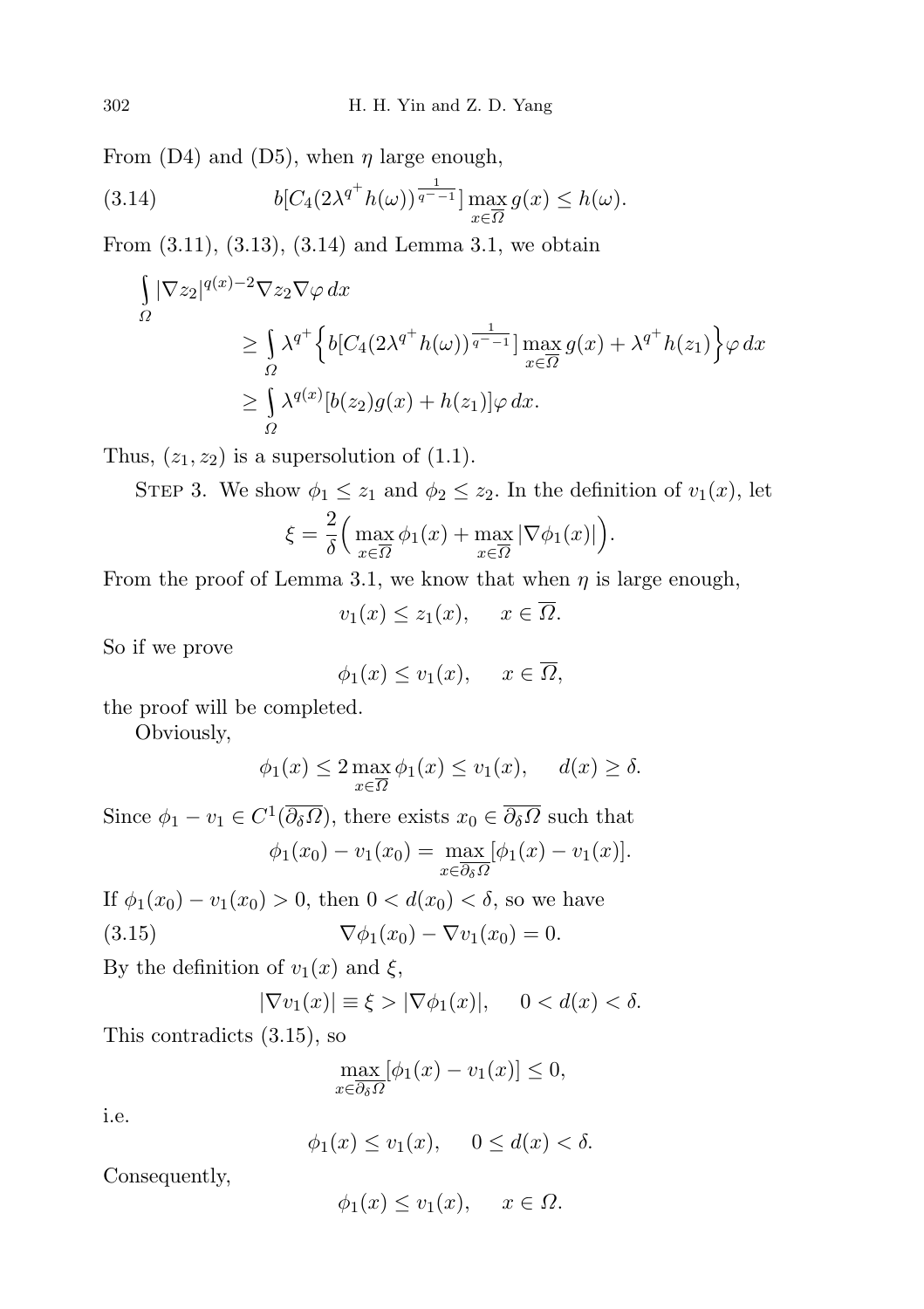Thus

$$
\phi_1(x) \le z_1(x), \quad x \in \Omega.
$$

From Lemma 3.1, we can see that  $\omega$  is large enough when  $\eta$  is large enough, and so  $h(\omega)$  is large enough. Similarly,

 $\phi_2(x) \leq z_2(x), \quad x \in \Omega.$ 

For problem (1.8), we have the following result.

THEOREM 3.3. Suppose (D1)–(D5) hold. If  
\n
$$
\underset{x \in \partial \Omega}{\text{osc}} p(x), \underset{x \in \partial \Omega}{\text{osc}} q(x) < 1
$$

and

$$
(3.16)\quad \left(\sup_{x\in\partial\Omega}(p(x)-1),\inf_{x\in\partial\Omega}p(x)\right)\cap \left(\sup_{x\in\partial\Omega}(q(x)-1),\inf_{x\in\partial\Omega}q(x)\right)\neq\emptyset.
$$

then problem (1.8) has a positive solution when  $\lambda$  is sufficiently large.

*Proof.* Since  $\csc_{x \in \partial \Omega} p(x)$ ,  $\csc_{x \in \partial \Omega} q(x) < 1$ , by the continuity of  $p(x)$ ,  $q(x)$ , without loss of generality, we may assume that  $\csc_{x \in \overline{\partial_{3\delta}\Omega}} p(x) < 1$  and  $\operatorname{osc}_{x \in \overline{\partial_{3\delta} \Omega}} q(x) < 1$ . Then

$$
\Big(\sup_{x\in\overline{\partial_{3\delta}\Omega}}(p(x)-1),\inf_{x\in\overline{\partial_{3\delta}\Omega}}p(x)\Big)\neq\emptyset
$$

and

$$
\Big(\sup_{x\in\overline{\partial_3\delta\Omega}}(q(x)-1),\inf_{x\in\overline{\partial_3\delta\Omega}}q(x)\Big)\neq\emptyset.
$$

By (3.16) and the continuity of  $p(x)$ ,  $q(x)$ , for  $\delta$  small enough we have

$$
\Gamma = \left(\sup_{x \in \overline{\partial_{3\delta} \Omega}} (p(x) - 1), \inf_{x \in \overline{\partial_{3\delta} \Omega}} p(x)\right)
$$

$$
\cap \left(\sup_{x \in \overline{\partial_{3\delta} \Omega}} (q(x) - 1), \inf_{x \in \overline{\partial_{3\delta} \Omega}} q(x)\right) \neq \emptyset.
$$

Now for any  $\gamma \in \Gamma$  and  $\lambda > 0$ , there exists a  $k \in \mathbb{R}$  such that  $k^{\gamma} = \lambda$ . Then the estimates  $k^{p(x)}\alpha \geq \lambda\beta$ ,  $k^{q(x)}\alpha \geq \lambda\beta$ ,  $C_5(ke^{k\sigma})^{p(x)-1}\ln k \leq \lambda$ and  $C_5(ke^{k\sigma})^{q(x)-1}\ln k \leq \lambda$  can be satisfied simultaneously when  $\lambda$  is large enough.

By the argument of Theorem 3.2,  $(\phi_1, \phi_2)$  is also a subsolution of (1.8). Consider the problem

(3.17) 
$$
\begin{cases}\n-\Delta_{p(x)}z_1 = \lambda \eta, & x \in \Omega, \\
-\Delta_{q(x)}z_2 = 2\lambda h(\omega), & x \in \Omega, \\
z_1 = z_2 = 0, & x \in \partial\Omega.\n\end{cases}
$$

When  $\eta$  is large enough, the solution  $(z_1, z_2)$  of  $(3.17)$  is a supersolution of  $(1.8).$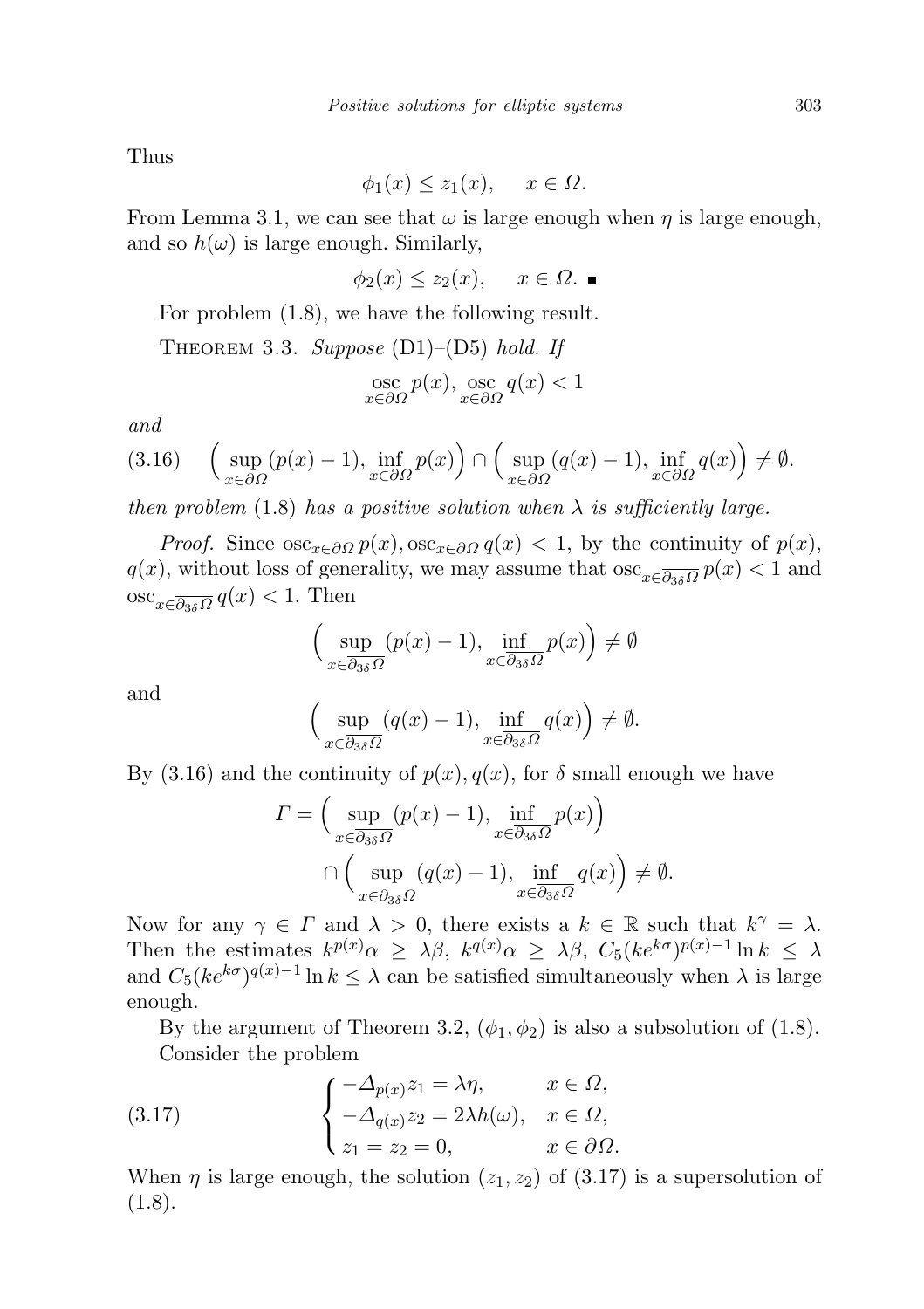By the same argument of Theorem 3.2 (Step 3), we have

 $\phi_1(x) \leq z_1(x), \quad \phi_2(x) \leq z_2(x), \quad x \in \Omega.$ 

REMARK 3.4. We note that if we replace  $(D3)$  with

(D3')  $g \in C(\overline{\Omega})$  and g is nonnegative away from  $\partial \Omega$ , and take

> $\beta = |f(0)| + |h(0)| + [a(M-1) + b(M-1)] \max$ x∈Ω  $|g(x)| + 1$

in the proof of Theorem 3.2, then the conclusions of Theorems 3.2 and 3.3 still hold. Since we do not assume any sign-changing conditions on  $f(0)$  or  $h(0)$ , in our system (1.1) or (1.8),  $F(x, 0, 0)$  or  $H(x, 0, 0)$  could be negative for some  $x \in \Omega$ . In fact, it is usually assumed that  $F(x, u, v)$ ,  $H(x, u, v)$  are nonnegative (see  $[ACR]$ ,  $[YY]$ ,  $[Z1]$ ) and it is well known that the study of positive solutions with a sign-changing weight is mathematically challenging (see [\[L\]](#page-14-16), [\[OSS\]](#page-14-17), [\[Y\]](#page-15-4)).

REMARK 3.5. From Corollary 5 in [\[Y\]](#page-15-4), we note that when  $p(x) = q(x) \equiv$  $p$  (a constant), then problem  $(1.5)$  has at least one positive solution when  $\lambda = \theta$  is large enough. Thus, our results partially generalize those in [\[Y\]](#page-15-4).

4. Asymptotic behavior of positive solutions. In this section, we will discuss the asymptotic behavior of positive solutions near the boundary. We establish the following theorems.

THEOREM 4.1. Under conditions  $(D1)$ – $(D5)$ , if  $(u, v)$  is a solution of  $(1.1)$  which has been obtained in Theorem 3.2, then for any  $\nu \in (0,1)$ , there exist positive constants  $C_6, C_7$  such that

(4.1) 
$$
C_6 \lambda d(x) \le u(x) \le C_7 (\lambda^{p^+} \eta)^{\frac{1}{p^- - 1}} (d(x))^{\nu},
$$

$$
(4.2) \tC_6\lambda d(x) \le v(x) \le C_7 \{ 2\lambda^{q^+} h[C_4(\lambda^{p^+}\eta)^{\frac{1}{p^--1}}] \}^{\frac{1}{q^--1}} (d(x))^{\nu},
$$

as  $d(x) \to 0$ , where  $\eta$  is a large constant satisfying (3.12).

*Proof.* Obviously, when  $d(x) < \sigma$  is small enough, there exists  $C_6 > 0$ such that

(4.3) 
$$
u(x), v(x) \ge \phi_1(x) = e^{kd(x)} - 1 \ge C_6 \lambda d(x).
$$

Define

$$
v_3(x) = \kappa (d(x))^{\nu}, \quad x \in \overline{\partial_{\varsigma}\Omega},
$$

where  $0 < \varsigma < \delta$  is small enough and  $\nu \in (0,1)$  is a constant.

By computation, we have

(4.4) 
$$
-\Delta_{p(x)} v_3(x) = -(\kappa \nu)^{p(x)-1} (\nu - 1)(p(x) - 1)(d(x))^{(\nu - 1)(p(x)-1)-1}
$$

$$
\times (1 + \Pi(x)), \quad x \in \partial_{\varsigma} \Omega,
$$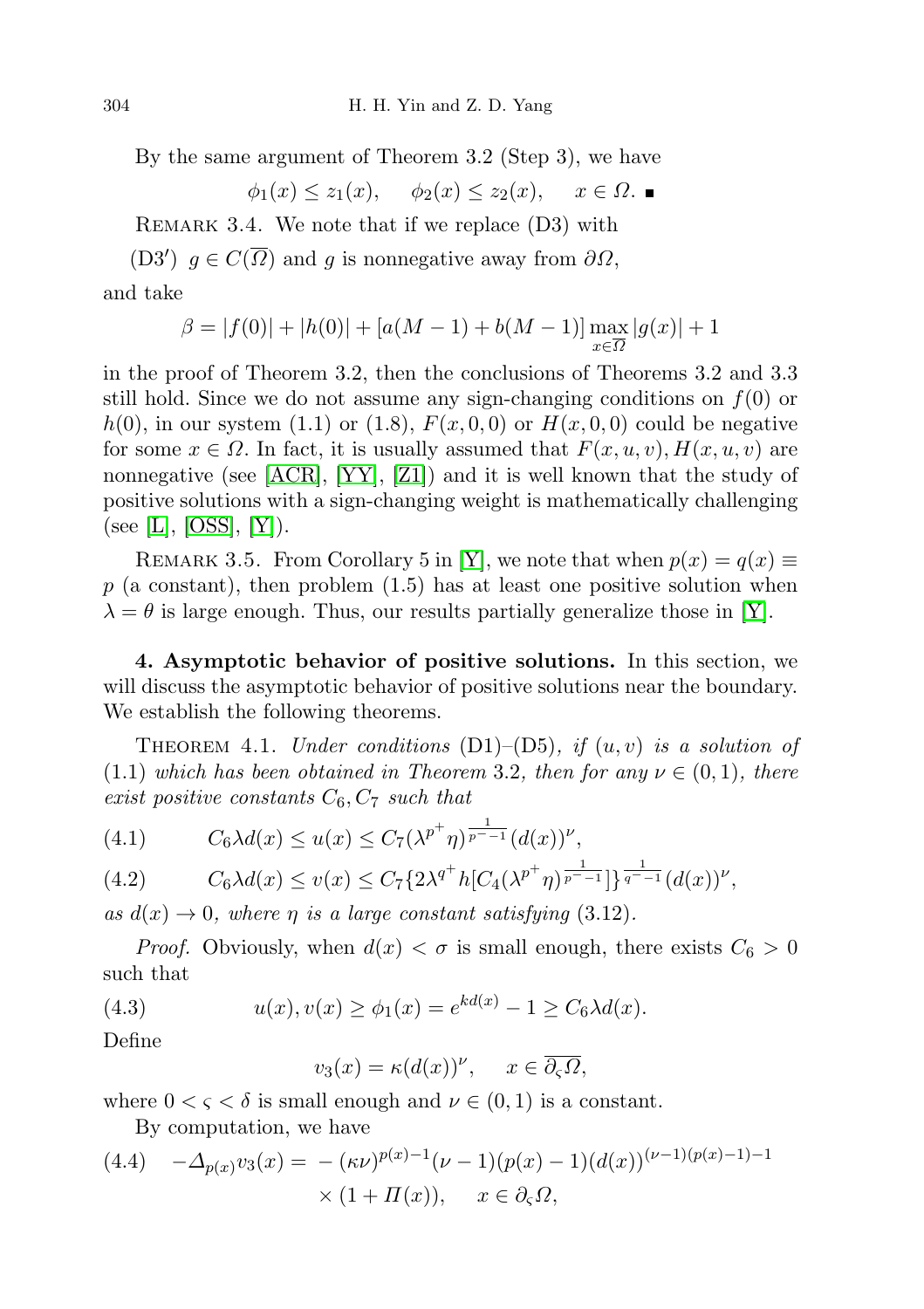where

$$
\Pi(x) = \frac{d(x)\nabla p\nabla d\ln \kappa \nu}{(\nu - 1)(p(x) - 1)} + \frac{d(x)\nabla p\nabla d\ln d}{p(x) - 1} + \frac{d(x)\Delta d}{(\nu - 1)(p(x) - 1)}
$$

and it is easy to see that  $\Pi(x) \to 0$  as  $d(x) \to 0$ . Let  $\kappa = C_4(\lambda^{p^+}\eta)^{\frac{1}{p^--1}}/\varsigma$ . When  $\varsigma$  is small enough, from  $(4.4)$  we have

$$
-\Delta_{p(x)}v_3(x) \ge \kappa^{p(x)-1} \ge \lambda^{p^+}\eta.
$$

Obviously  $v_3(x) \ge z_1(x)$  when  $d(x) = 0$  or  $d(x) = \varsigma$  for  $\varsigma$  small enough.

On the other hand, when  $\max\{(1-\nu)p^+, (1-\nu)q^+\} < 1$ , we have  $v_3 \in$  $W^{1,p(x)}(\partial_{\varsigma}\Omega) \cap W^{1,q(x)}(\partial_{\varsigma}\Omega)$ . According to Lemma 2.2, we have  $v_3(x) \geq$  $z_1(x)$  on  $\overline{\partial_{\varsigma}\Omega}$ . Thus

(4.5) 
$$
u(x) \le C_7(\lambda^{p^+}\eta)^{\frac{1}{p^--1}}(d(x))^{\nu} \text{ as } d(x) \to 0.
$$

If we let  $\kappa = C_4 \{2\lambda^{q^+} h [C_4(\lambda^{p^+}\eta)^{\frac{1}{p^--1}}] \}^{\frac{1}{q^--1}}/\varsigma$ , then for  $\varsigma$  small enough we obtain

$$
-\Delta_{q(x)}v_3(x) \ge \kappa^{q(x)-1} \ge 2\lambda^{q^+}h[C_4(\lambda^{p^+}\eta)^{\frac{1}{p^--1}}].
$$

Similarly, we have

$$
(4.6) \t v(x) \le C_7 \{ 2\lambda^{q^+} h [C_4(\lambda^{p^+} \eta)^{\frac{1}{p^- - 1}}] \}^{\frac{1}{q^- - 1}} (d(x))^{\nu} \text{ as } d(x) \to 0.
$$

From  $(4.3)$ ,  $(4.5)$  and  $(4.6)$ , we obtain  $(4.1)$  and  $(4.2)$ .

Similarly, we have

THEOREM 4.2. Under conditions  $(D1)$ – $(D5)$ , if  $(u, v)$  is a solution of (1.8) which has been obtained in Theorem 3.3, then for any  $\nu \in (0,1)$ , there exist positive constants  $C_8, C_9$  such that

$$
C_8 \lambda^{\frac{1}{p^+}} d(x) \le u(x) \le C_9(\lambda \eta)^{\frac{1}{p^--1}} (d(x))^{\nu},
$$
  

$$
C_8 \lambda^{\frac{1}{q^+}} d(x) \le v(x) \le C_9 \{2\lambda h [C_4(\lambda \eta)^{\frac{1}{p^--1}}] \}^{\frac{1}{q^--1}} (d(x))^{\nu},
$$

as  $d(x) \rightarrow 0$ , where  $\eta$  is a large constant satisfying

$$
\lambda \eta \ge \left(\frac{1}{C_4} \omega\right)^{p^- - 1} \ge \lambda \Big\{ f[C_4(2\lambda h(\omega))^{\frac{1}{q^- - 1}}] + a(\omega) \max_{x \in \overline{\Omega}} g(x) \Big\},\,
$$

where  $\omega = \max_{x \in \overline{\Omega}} z_1(x)$  and  $z_1$  satisfies (3.17).

5. An example. We consider the problem

(5.1) 
$$
\begin{cases}\n-\Delta_{p(x)}u = \lambda^{p(x)}[e^{-|x|}u^s + v^m], & x \in \Omega, \\
-\Delta_{q(x)}v = \lambda^{q(x)}[e^{-|x|}v^t + u^n], & x \in \Omega, \\
u = v = 0, & x \in \partial\Omega.\n\end{cases}
$$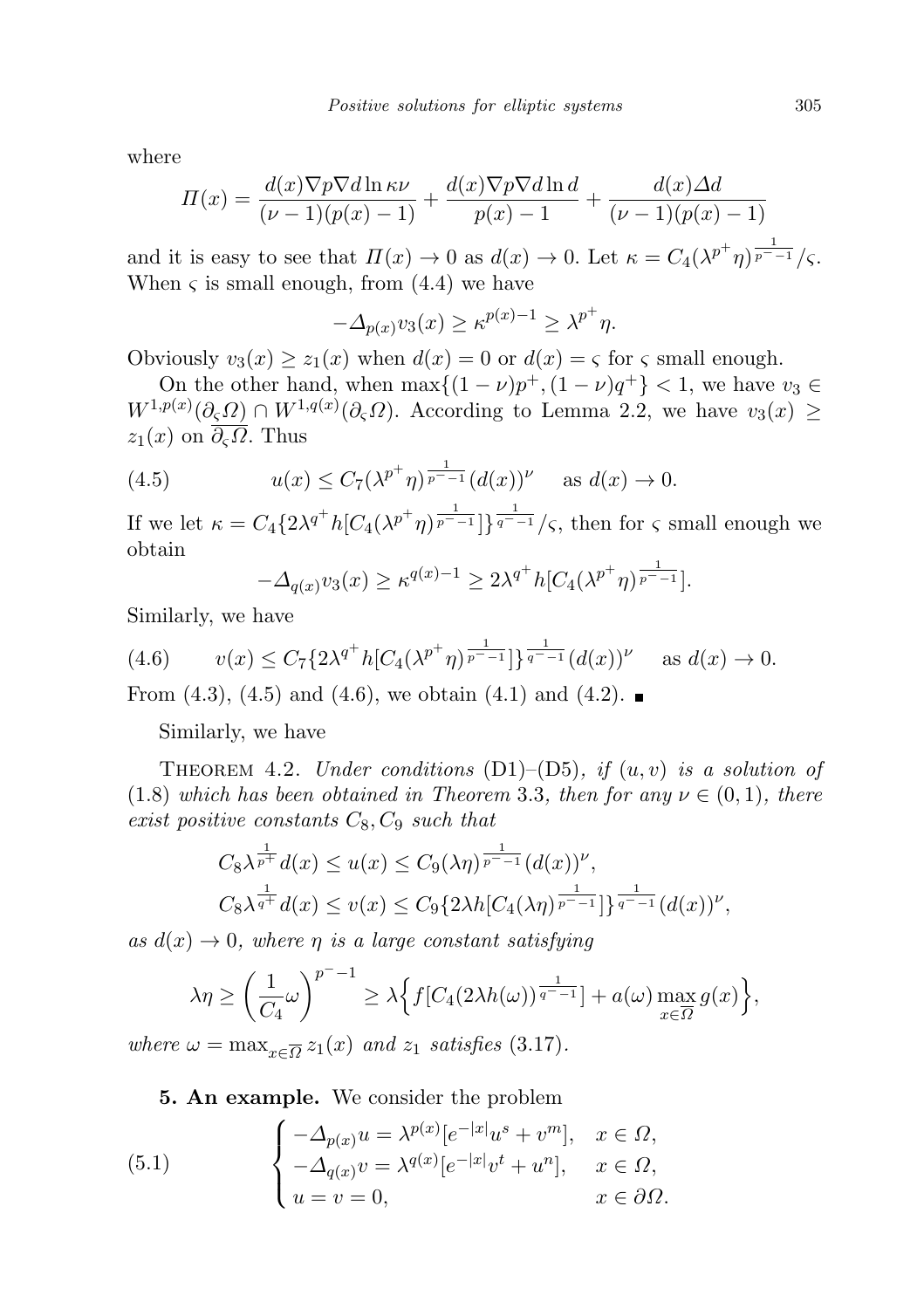We assume:

(D6) 
$$
0 \le s < p^- - 1, 0 \le t < q^- - 1, 0 < m, n \text{ and } mn < (p^- - 1)(q^- - 1).
$$

If we set  $g(x) = e^{-|x|}, a(u) = u^s, b(v) = v^t, f(v) = v^m$  and  $h(u) = u^n$ , then  $(D3)$ – $(D5)$  are satisfied. We obtain

THEOREM 5.1. If  $(D1)$ ,  $(D2)$  and  $(D6)$  hold, then  $(5.1)$  has a positive solution when  $\lambda$  is sufficiently large.

THEOREM 5.2. Under conditions  $(D1)$ ,  $(D2)$  and  $(D6)$ , if  $(u, v)$  is a solution of (5.1) which has been obtained in Theorem 5.1, then for any  $\nu \in$  $(0, 1)$ , there exist positive constants  $C_6, C_7$  such that

(5.2) 
$$
C_6 \lambda d(x) \le u(x) \le C_7 (\lambda^{p^+} \eta)^{\frac{1}{p^- - 1}} (d(x))^{\nu},
$$

$$
(5.3) \tC_6\lambda d(x) \le v(x) \le C_7 \{ 2\lambda^{q^+} [C_4(\lambda^{p^+}\eta)^{\frac{1}{p^--1}}]^n \}^{\frac{1}{q^--1}} (d(x))^{\nu},
$$

as  $d(x) \rightarrow 0$ , where  $\eta = \lambda$  $(p^{+})^{2}(q^{-}-1)+mq^{+}p^{+}$  $\frac{(q^{2}-1)+mq+p^{2}}{(q^{2}-1)(p^{2}-1-\theta)}-p^{+}$  is a constant and  $\theta =$  $\max\{mn/(q^--1),s\}.$ 

*Proof.* According to Theorem 4.1, we only need  $\eta$  to satisfy (3.12), i.e.

(5.4) 
$$
\left(\frac{1}{C_4}\omega\right)^{p^- - 1} \geq \lambda^{p^+} \left\{ [C_4(2\lambda^{q^+}\omega^n)^{\frac{1}{q^- - 1}}]^m + \omega^s \max_{x \in \overline{\Omega}} e^{-|x|} \right\}.
$$

We can assume  $\omega > 1$  and take  $\theta = \max\{mn/(q^{-} - 1), s\}$ . Since  $\lambda$  is large, we only need to show that

$$
\left(\frac{1}{C_4}\omega\right)^{p^- - 1 - \theta} \ge 2\lambda^{p^+} [C_4(2\lambda^{q^+})^{\frac{1}{q^- - 1}}]^m,
$$

that is,

$$
\omega \geq C_4 \{ 2\lambda^{p^+} [C_4 (2\lambda^{q^+})^{\frac{1}{q^- - 1}}]^m \}^{\frac{1}{p^- - 1 - \theta}}.
$$

From Lemma 3.1, for any  $\nu \in (0,1)$ , we have

$$
C_3(\lambda^{p^+}\eta)^{\frac{1}{p^+-1+\nu}} \leq \omega,
$$

and we only need

(5.5) 
$$
\eta \ge \frac{\left\{\frac{C_4}{C_3} \left\{2\lambda^{p^+} [C_4 (2\lambda^{q^+})^{\frac{1}{q^- - 1}}]^m \right\}^{\frac{1}{p^- - 1 - \theta}} \right\}^{p^+ - 1 + \nu}}{\lambda^{p^+}}.
$$

Assuming  $\lambda$  is large enough, if we let

$$
\eta = \lambda^{\frac{(p^+)^2(q^--1)+mq^+p^+}{(q^--1)(p^--1-\theta)}}^{-p^+},
$$

then  $(5.5)$  holds, so  $(5.4)$  does. By Theorem 4.1, we obtain  $(5.2)$  and  $(5.3)$ .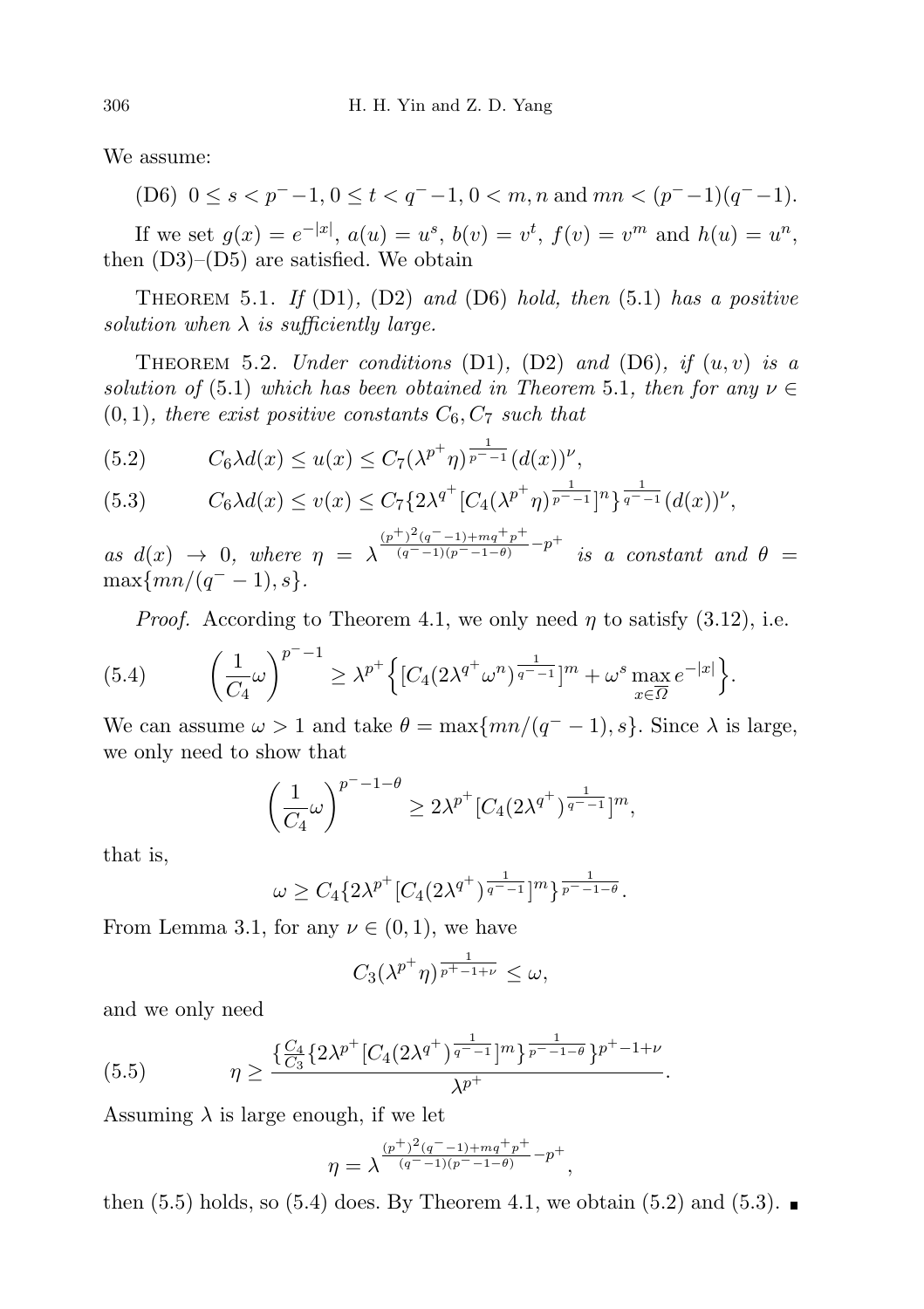Acknowledgements. This research was supported by the National Natural Science Foundation of China (No. 11171092), by the Natural Science Foundation of the Jiangsu Higher Education Institutions of China (No. 08KJB110005) and by the Natural Science Foundation of Jiangsu Education Office (No. 11KJB110002).

## References

- <span id="page-14-1"></span>[\[AM1\]](http://dx.doi.org/10.1007/s002050100117) E. Acerbi and G. Mingione, Regularity results for a class of functionals with nonstandard growth, Arch. Ration. Mech. Anal. 156 (2001), 121–140.
- <span id="page-14-2"></span>[\[AM2\]](http://dx.doi.org/10.1007/s00205-002-0208-7)  $\quad -$ ,  $\quad$ , Regularity results for stationary electro-rheological fluids, ibid. 164 (2002), 213–259.
- <span id="page-14-15"></span>[\[ACR\]](http://dx.doi.org/10.1016/j.jfa.2007.11.013) A. Ambrosetti, G. Cerami and D. Ruiz, Solitons of linearly coupled systems of semilinear non-autonomous equations on  $\mathbb{R}^n$ , J. Funct. Anal. 254 (2008), 2816-2845.
- <span id="page-14-9"></span>[\[C\]](http://dx.doi.org/10.1016/j.na.2005.04.007) C. H. Chen, On positive weak solutions for a class of quasilinear elliptic systems, Nonlinear Anal. 62 (2005), 751–756.
- <span id="page-14-3"></span>[\[F1\]](http://dx.doi.org/10.1016/j.jde.2007.01.008) X. L. Fan, Global  $C^{1,\alpha}$  regularity for variable exponent elliptic equations in divergence form, J. Differential Equations 235 (2007), 397–417.
- <span id="page-14-14"></span> $[F2] \qquad \qquad \text{—, } On the sub-supersolution method for p(x)-Laplacian equations, J. Math. Anal.$  $[F2] \qquad \qquad \text{—, } On the sub-supersolution method for p(x)-Laplacian equations, J. Math. Anal.$ Appl. 330 (2007), 665–682.
- <span id="page-14-7"></span>[\[FWW\]](http://dx.doi.org/10.1016/S0362-546X(02)00124-4) X. L. Fan, H. Q. Wu and F. Z. Wang, Hartman-type results for  $p(t)$ -Laplacian systems, Nonlinear Anal. 52 (2003), 585–594.
- <span id="page-14-6"></span> $[FZ]$  X. L. Fan and Q. H. Zhang, *Existence of solutions for p(x)-Laplacian Dirichlet* problem, ibid. 52 (2003), 1843–1852.
- <span id="page-14-11"></span> $[{\rm FZZ}]$  X. L. Fan, Q. H. Zhang and D. Zhao, *Eigenvalues of*  $p(x)$ *-Laplacian Dirichlet* problem, ibid. 302 (2005), 306–317.
- <span id="page-14-4"></span>[\[FZ1\]](http://dx.doi.org/10.1006/jmaa.2000.7617) X. L. Fan and D. Zhao, On the spaces  $L^{p(x)}(\Omega)$  and  $W^{m,p(x)}(\Omega)$ , J. Math. Anal. Appl. 263 (2001), 424–446.
- <span id="page-14-5"></span> $[{\rm FZ2}] \quad -,-$ , The quasi-minimizer of integral functionals with  $m(x)$  growth conditions, Nonlinear Anal. 39 (2000), 807–816.
- [FZZ1] X. L. Fan, Y. Z. Zhao and Q. H. Zhang, A strong maximum principle for  $p(x)$ -Laplacian equations, Chinese J. Contemp. Math. 24 (2003), 277–282.
- <span id="page-14-12"></span>[\[FZZ2\]](http://dx.doi.org/10.1006/jmaa.2000.7266) X. L. Fan, Y. Z. Zhao and D. Zhao, Compact imbedding theorems with symmetry of Strauss–Lions type for the spaces  $W^{1,p(x)}$ , J. Math. Anal. Appl. 255 (2001), 333–348.
- <span id="page-14-10"></span>[\[HS\]](http://dx.doi.org/10.1016/j.na.2003.10.024) D. D. Hai and R. Shivaji, An existence result on positive solutions of p-Laplacian systems, Nonlinear Anal. 56 (2004), 1007–1010.
- <span id="page-14-8"></span>[\[H\]](http://dx.doi.org/10.1016/j.jmaa.2004.05.041) A. El Hamidi, Existence results to elliptic systems with nonstandard growth conditions, J. Math. Anal. Appl. 300 (2004), 30–42.
- <span id="page-14-13"></span>[KR] O. Kováčik and J. Rákosník, On spaces  $L^{p(x)}$  and  $W^{k,p(x)}$ , Czechoslovak Math. J. 41 (1991), 592–618.
- <span id="page-14-16"></span>[\[L\]](http://dx.doi.org/10.1137/1024101) P.-L. Lions, On the existence of positive solutions of semilinear elliptic equations, SIAM Rev. 24 (1982), 441–467.
- <span id="page-14-17"></span>[\[OSS\]](http://dx.doi.org/10.1090/S0002-9947-02-03005-2) S. Oruganti, J. Shi and R. Shivaji, Diffusive equations with constant yield harvesting, I: Steady states, Trans. Amer. Math. Soc. 354 (2002), 3601–3619.
- <span id="page-14-0"></span>[R] M. Růžička, *Electrorheological Fluids: Modeling and Mathematical Theory*, Lecture Notes in Math. 1784, Springer, Berlin, 2000.